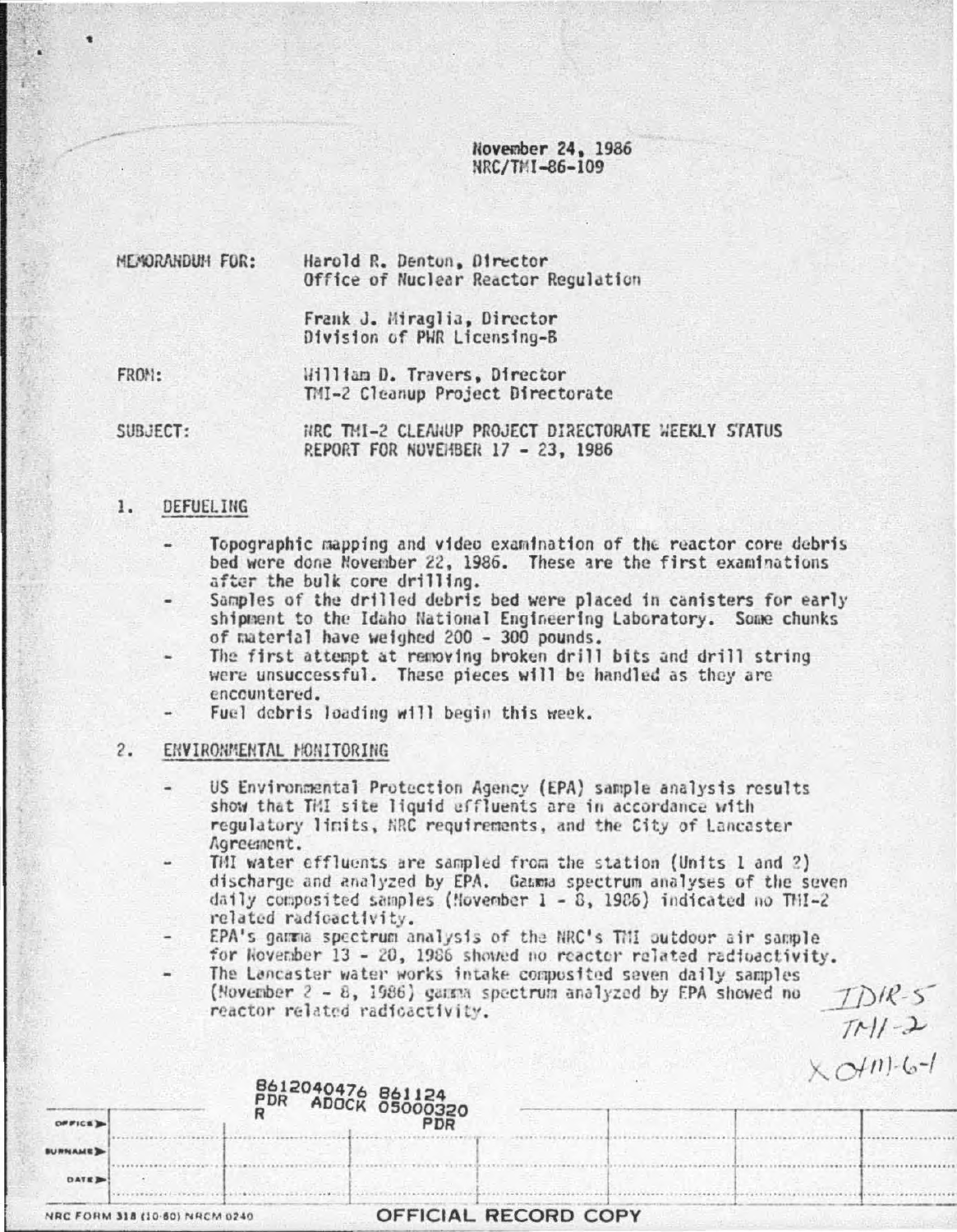Harold R. Denton Frank J. Miraglia

٠

### AUXILIARY AND FUEL HANDLING BUILDING ACTIVITIES  $3.$

- Reclamation of Defueling Water Cleanup System (DUCS) filters continues.
- Fuel handling building ventilation system nodifications are in progress.
- Pre-operational tests of the DNCS and Sediment Transfer systems are in progress.
- Fuel canister preparation for shipment is in progress.
- Preparations and initial data collection are in progress for a gross flush of the reactor building basement.
- Installation of an ultraviolet light/hydrogen peroxide device for water treatment has begun.

### 4. NRC EVALUATIONS IN PROGRESS

- Technical Specification Change Request numbers 49, 51, 52, and 54.
- Recovery Operations Plan Change numbers 31 and 33.
- Solid Waste Facility Technical Evaluation Report.
- Heavy Load Safety Evaluation Report, Revision 3.
- Disposal of Processed Water Report.
- Safety Evaluation Report for Use of Plasma Arc Cutting Torch.

#### $5.$ NEETINGS

The next meeting of the Advisory Panel for the Decontamination of Three Hile Island Unit 2 will be held on December 10, 1986 at the Holiday Inn, Center City, Harrisburg, PA.

Persons desiring to speak before the Advisory Panel arc requested to contact Mr. Thomas Smithgall at 717-291-1042, or write him at 2122 Harietta Avenue, Lancaster, PA 17603.

# ORIGINAL SICINED BY,

william D. Travers William D. Travers Director THI-2 Cleanup Project Directorate

| NRC FORM 318 (10 80) NRCM 0240 |              |  | OFFICIAL RECORD COPY |  |  |  |  |
|--------------------------------|--------------|--|----------------------|--|--|--|--|
|                                | $\sim$ DATE) |  |                      |  |  |  |  |
|                                |              |  |                      |  |  |  |  |
|                                |              |  |                      |  |  |  |  |
|                                |              |  |                      |  |  |  |  |

2